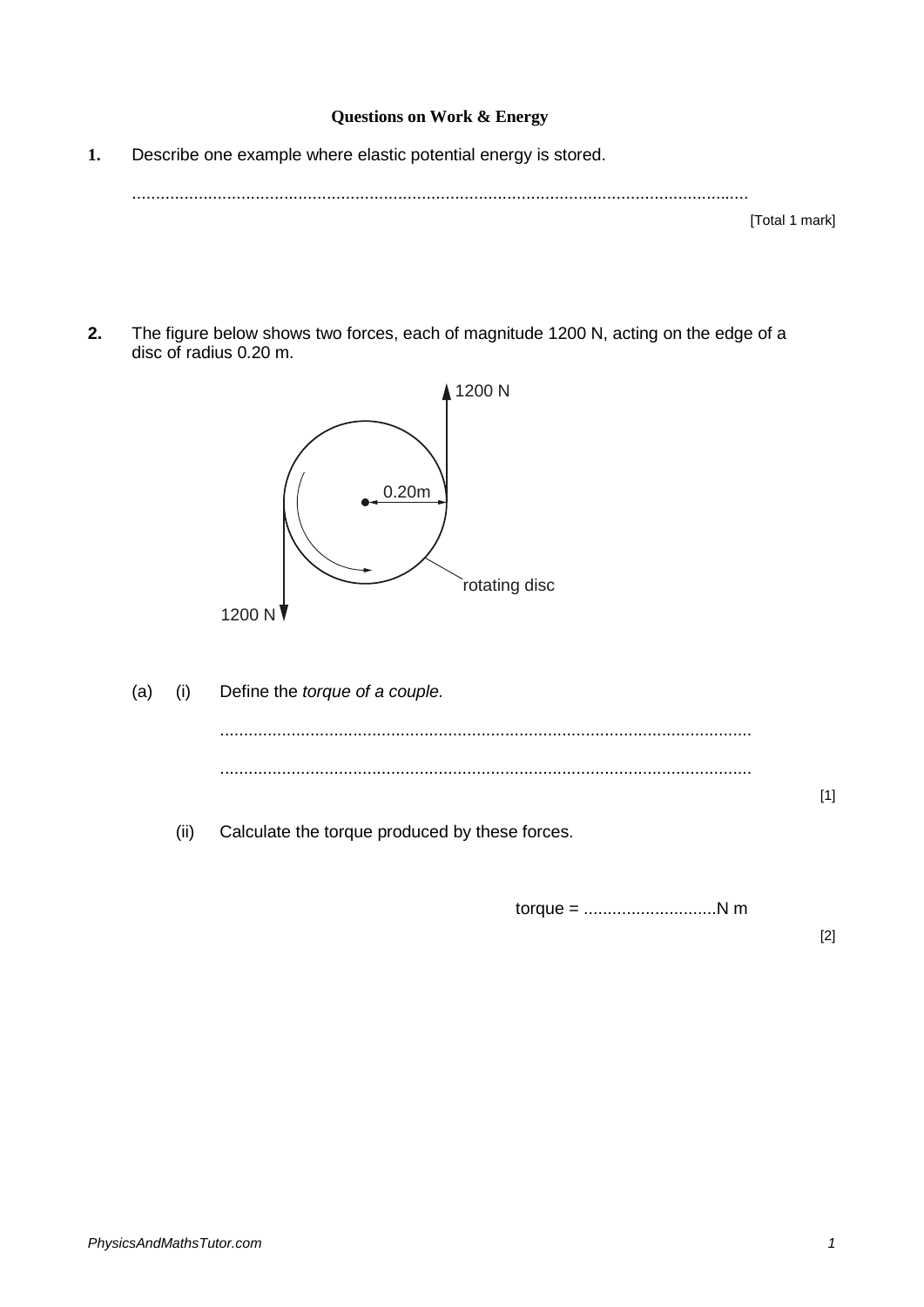- (b) This torque is needed to overcome friction and keep the disc rotating at a constant rate.
	- (i) Show that the work done by the **two** forces when the disc rotates one complete revolution is about 3000 J.
	- (ii) Calculate the power required to keep the disc rotating at 40 revolutions per second.

power = ............................... W

[2] [Total 7 marks]

[2]

**3.** Fig. 1 shows part of the force-extension graph for a spring. The spring obeys Hooke's law for forces up to 5.0 N.



**Fig. 1**

(a) Calculate the extension produced by a force of 5.0 N.

extension = ............................. mm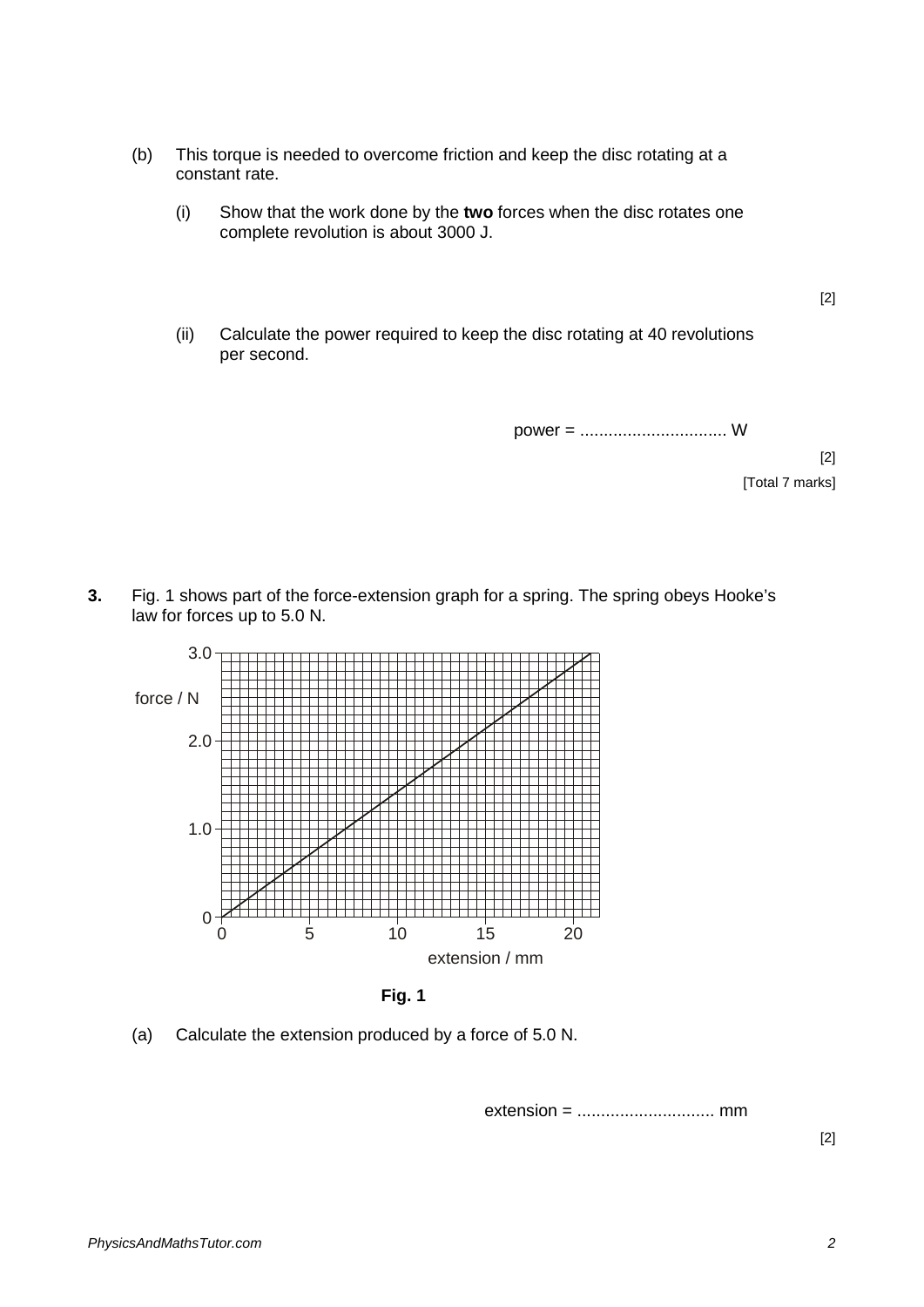(b) Fig. 2 shows a second identical spring that has been put in parallel with the first spring. A force of 5.0 N is applied to this combination of springs.





For the arrangement shown in Fig. 2, calculate

(i) the extension of each spring

extension = ............................. mm

[2]

(ii) the total strain energy stored in the springs.

strain energy = ................................. J

[2]

(c) The Young modulus of the wire used in the springs is  $2.0 \times 10^{11}$  Pa. Each spring is made from a straight wire of length 0.40 m and cross-sectional area 2.0  $\times$  10<sup>-7</sup> m<sup>2</sup>. Calculate the extension produced when a force of 5.0 N is applied to this straight wire.

extension = ................................m

[3]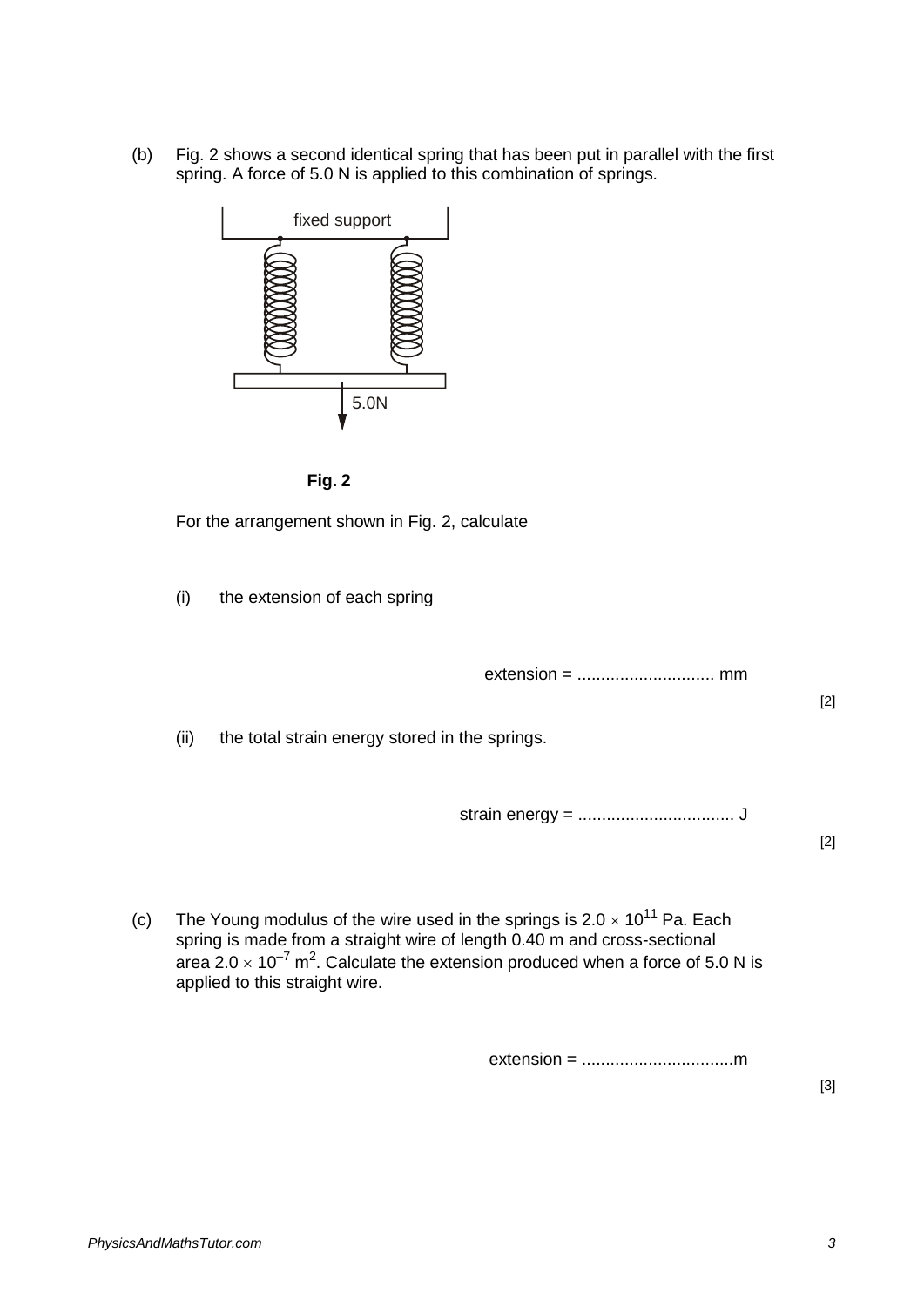(d) Describe and explain, without further calculations, the difference in the strain energies stored in the straight wire and in the spring when a 5.0 N force is applied to each.



**4.** The figure below illustrates a conveyor belt for transporting young children up a snow-covered bank so that they can ski back down.



A child of mass 20 kg travels up the conveyor belt at a constant speed. The distance travelled up the slope is 24 m and the time taken is 55 s. The vertical height climbed in this time is 4.0 m.

- (a) For the child on the conveyor belt, calculate
	- (i) her speed

speed = ............................ m s–1

[2]

(ii) her kinetic energy

kinetic energy = ............................ J

[2]

(iii) the increase in her potential energy for the complete journey up the slope.

potential energy = ............................ J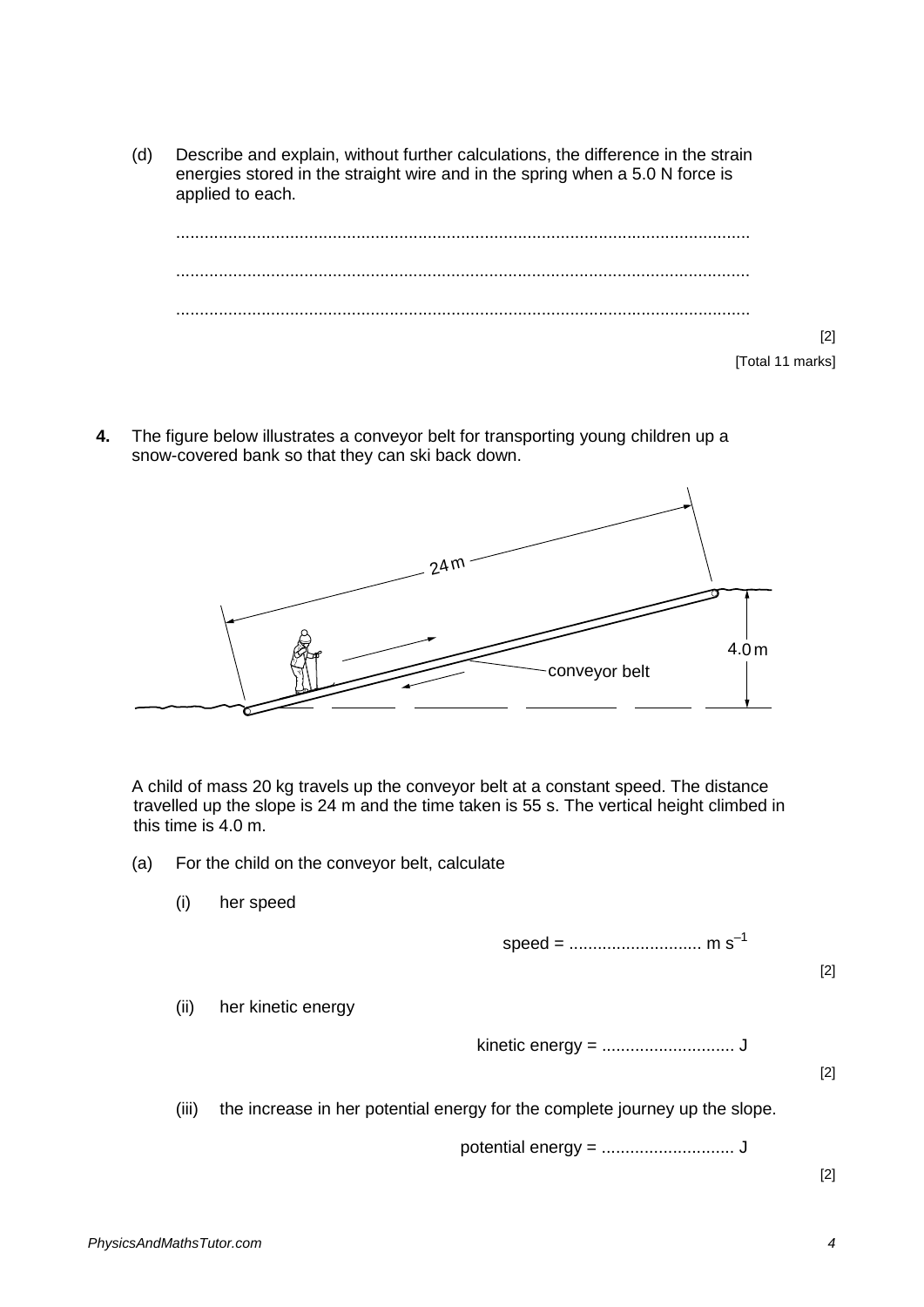|    | (b)                                            | (i)  | The conveyor belt is designed to take a maximum of 15 children at any one<br>time. Calculate the power needed to lift 15 children of average mass 20 kg<br>through a height of 4.0 m in 55 s. |       |
|----|------------------------------------------------|------|-----------------------------------------------------------------------------------------------------------------------------------------------------------------------------------------------|-------|
|    |                                                |      |                                                                                                                                                                                               |       |
|    |                                                |      |                                                                                                                                                                                               | $[2]$ |
|    |                                                | (ii) | The belt is driven by an electric motor. State two reasons why the motor<br>needs a greater output power than that calculated in (b)(i).                                                      |       |
|    |                                                |      |                                                                                                                                                                                               |       |
|    |                                                |      |                                                                                                                                                                                               |       |
|    |                                                |      |                                                                                                                                                                                               |       |
|    |                                                |      |                                                                                                                                                                                               | $[2]$ |
|    |                                                |      | [Total 10 marks]                                                                                                                                                                              |       |
|    |                                                |      |                                                                                                                                                                                               |       |
|    |                                                |      |                                                                                                                                                                                               |       |
| 5. | State the principle of conservation of energy. |      |                                                                                                                                                                                               |       |
|    |                                                |      |                                                                                                                                                                                               |       |

..................................................................................................................................

[Total 1 mark]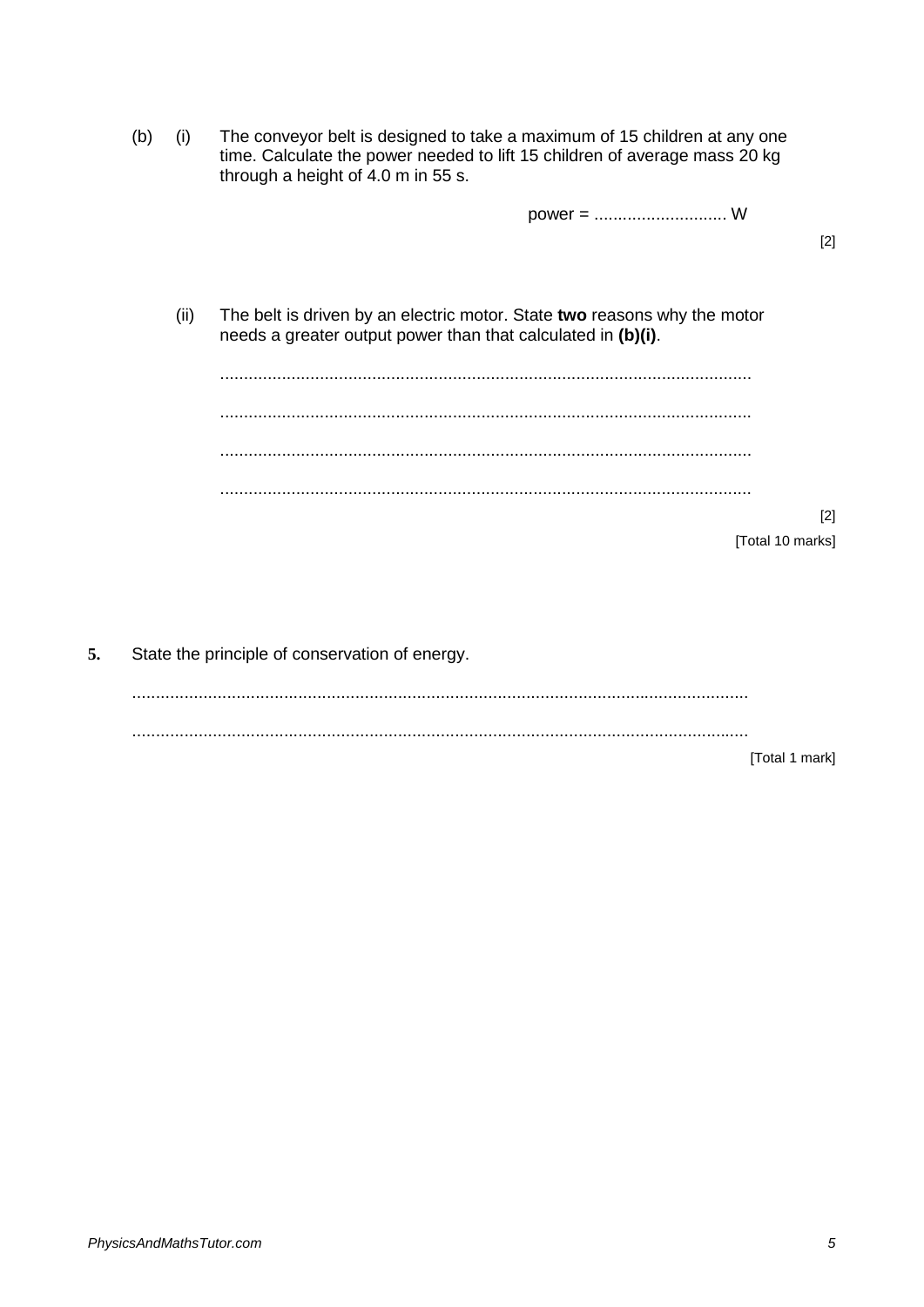

Two of the wires used on the violin, labelled **A** and **G** are made of steel. The two wires are both 500 mm long between the pegs and support. The 500 mm length of wire labelled **G** has a mass of 2.0  $\times$  10  $^{-3}$  kg. The density of steel is 7.8  $\times$  10  $^3$  kg m  $^{-3}$ .

(i) Show that the cross-sectional area of wire **G** is  $5.1 \times 10^{-7}$  m<sup>2</sup>.

(ii) The wires are put under tension by turning the wooden pegs shown in the figure. The Young modulus of steel is  $2.0 \times 10^{11}$  Pa. Calculate the tension required in wire **G** to produce an extension of  $4.0 \times 10^{-4}$  m.

tension = ................................N

[3]

[1]

(iii) Wire **A** has a diameter that is half that of wire **G**. Determine the tension required for wire **A** to produce an extension of  $16 \times 10^{-4}$  m.

tension = ................................N

(iv) State the law that has been assumed in the calculations in **(ii)** and **(iii)**.

.........................................................................................................................

 $[1]$ [Total 7 marks]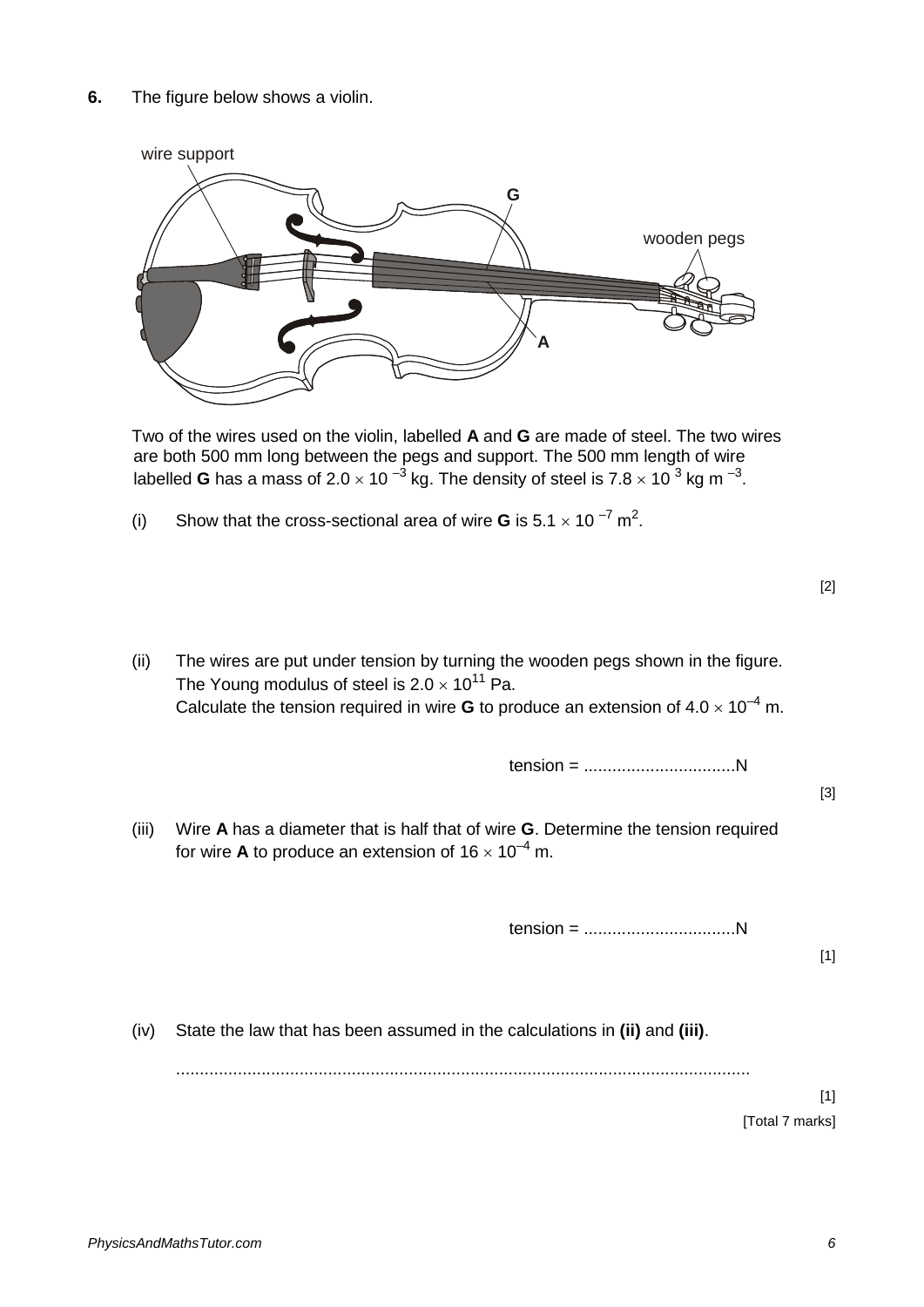$\overline{7}$ . The results given in the table below are obtained in an experiment to determine the Young modulus of a metal in the form of a wire. The wire is loaded in steps of 5.0 N up to 25.0 N and then unloaded.

|          | loading        | unloading     |
|----------|----------------|---------------|
| load / N | extension / mm | extension /mm |
| 0.0      | 0.00           | 0.00          |
| 5.0      | 0.24           | 0.24          |
| 10.0     | 0.47           | 0.48          |
| 15.0     | 0.71           | 0.71          |
| 20.0     | 0.96           | 0.95          |
| 25.0     | 1.20           | 1.20          |

 $(i)$ Using the results in the table and without plotting a graph, state and explain whether the deformation of the wire

 $\overline{1}$ is plastic or elastic

## $\overline{2}$ obeys Hooke's law.

 $[2]$ 

 $[1]$ 

Explain how the extension and length of the wire may be determined  $(ii)$ experimentally.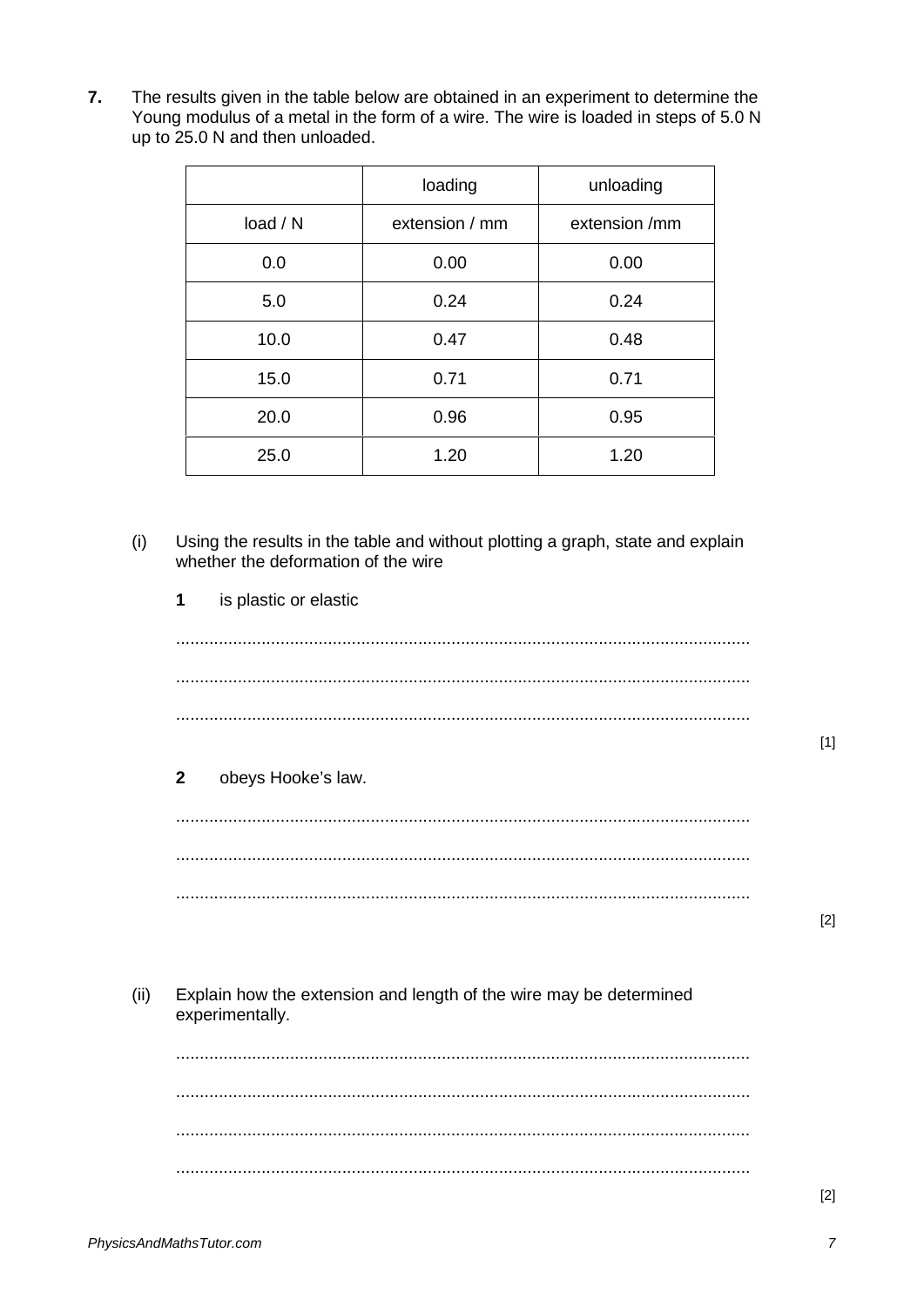(iii) The wire tested is 1.72 m long and has a cross-sectional area of  $1.80 \times 10^{-7}$  m<sup>2</sup>. Use the extension value given in the table for a load of 25.0 N to calculate the Young modulus of the metal of the wire.

Young modulus = .............................. Pa

[3]

- [Total 8 marks]
- **8.** The figure below shows a simple pendulum with a metal ball attached to the end of a string.



When the ball is released from **P**, it describes a circular path. The ball has a maximum speed *v* at the bottom of its swing. The vertical distance between **P** and bottom of the swing is *h*. The mass of the ball is *m*.

- (i) Write the equations for the change in gravitational potential energy,  $E<sub>0</sub>$ , of the ball as it drops through the height *h* and for the kinetic energy, *E*k, of the ball at the bottom of its swing when travelling at speed *v*.
	- $E_p =$  $E_k =$

[1]

(ii) Use the principle of conservation of energy to derive an equation for the speed *v*. Assume that there are no energy losses due to air resistance.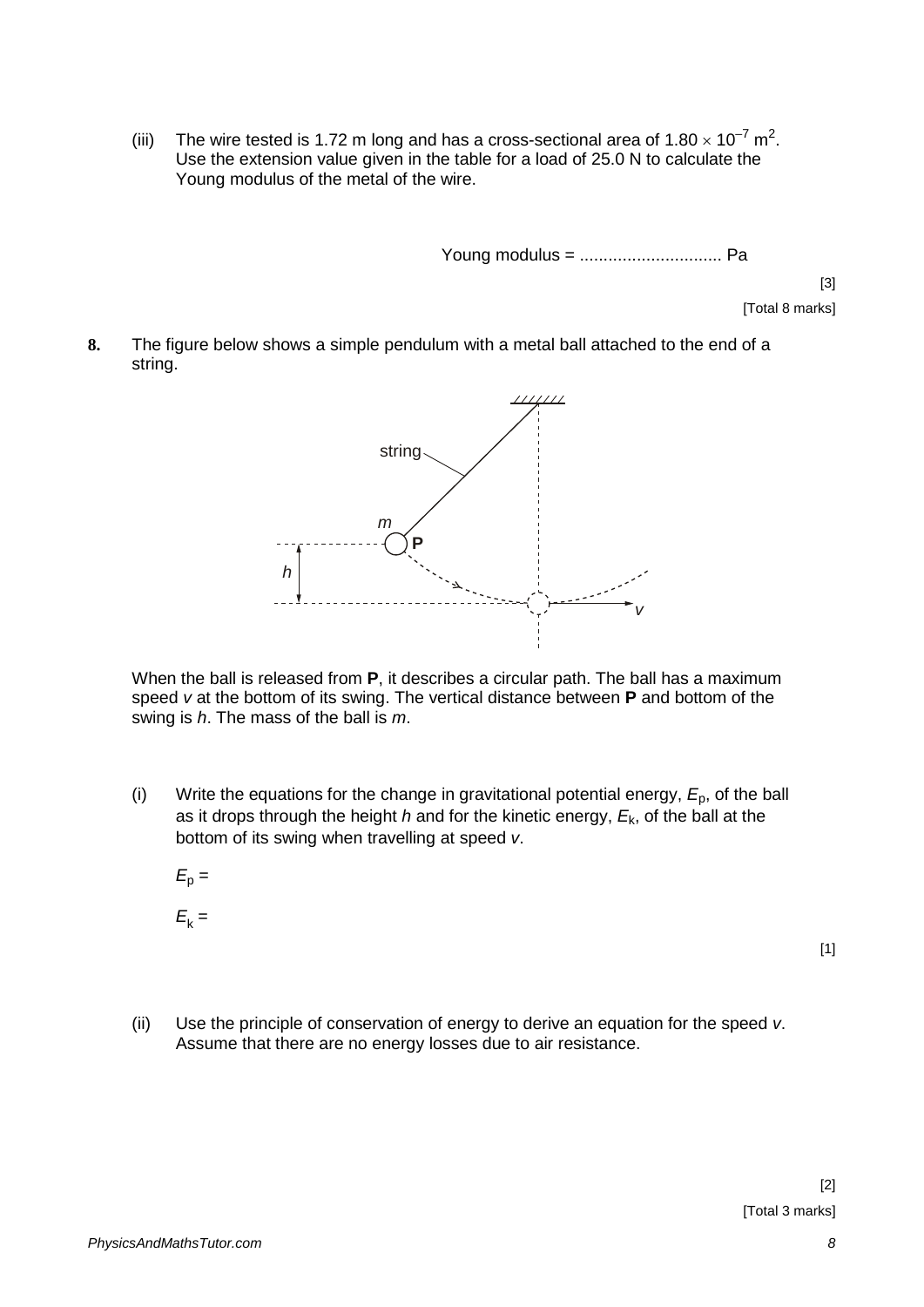- **9.** Some countries in the world have frequent thunderstorms. A group of scientists plan to use the energy from the falling rain to generate electricity. A typical thunderstorm deposits rain to a depth of  $1.2 \times 10^{-2}$  m over a surface area of  $2.0 \times 10^{7}$  m<sup>2</sup> during a time of 900 s. The rain falls from an average height of 2.5 x 10<sup>3</sup> m. The density of rainwater is 1.0  $\times$  10<sup>3</sup> kg m<sup>-3</sup>. About 30% of the gravitational potential energy of the rain can be converted into electrical energy at the ground.
	- (i) Show that the total mass of water deposited in 900 s is  $2.4 \times 10^8$  kg.

(ii) Hence show that the average electrical power available from this thunderstorm is about 2 GW.

[3]

(iii) Suggest one problem with this scheme of energy production. ......................................................................................................................... .........................................................................................................................

> [1] [Total 6 marks]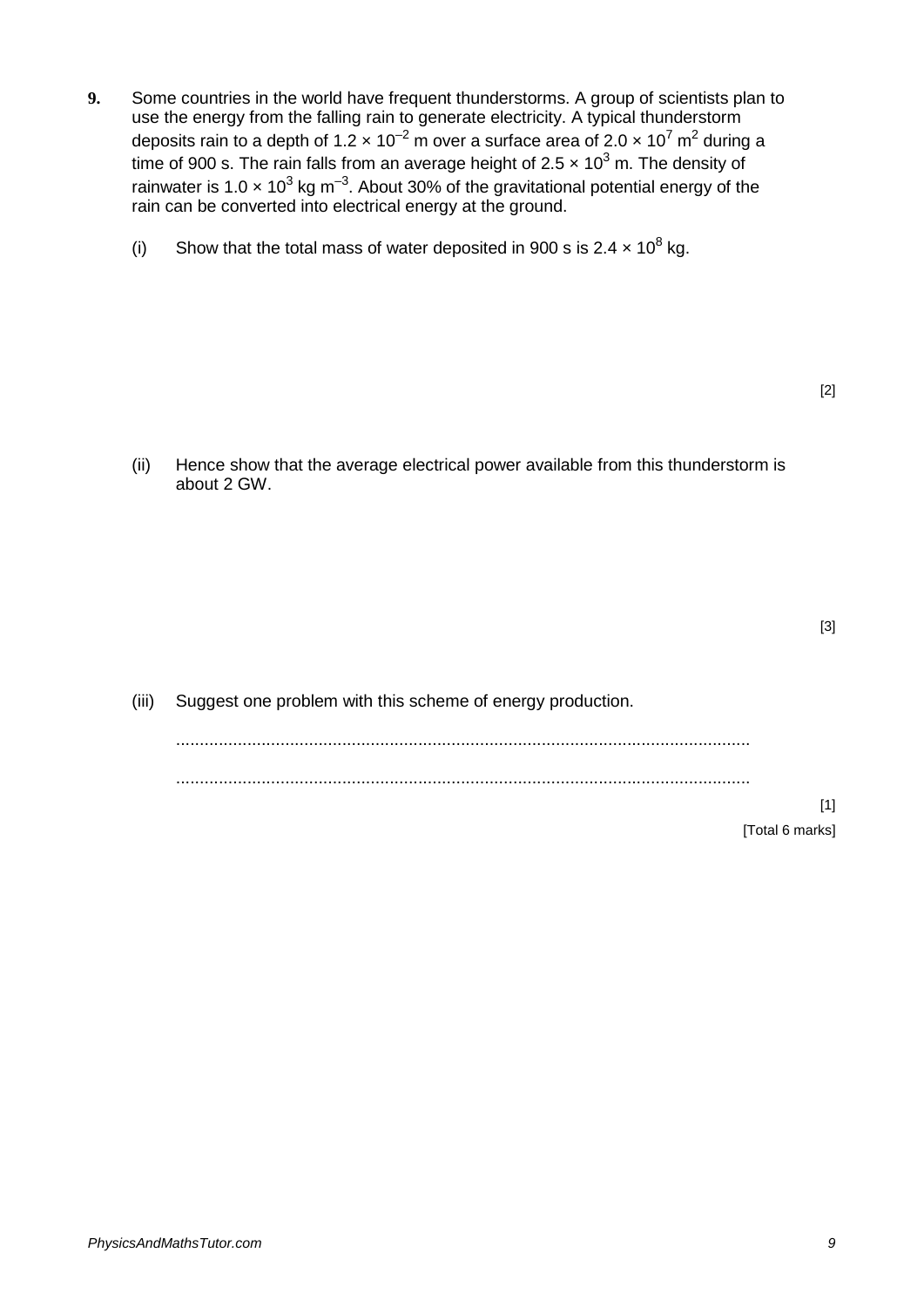**10.** The force against length graph for a spring is shown in Fig. 1.



**Fig. 1**

(a) Explain why the graph does not pass through the origin.

(b) State what feature of the graph shows that the spring obeys Hooke's law.

......................................................................................................................... .........................................................................................................................

(c) The gradient of the graph is equal to the force constant *k* of the spring. Determine the force constant of the spring.

force constant = ............................................... N m–1

[2]

[1]

[1]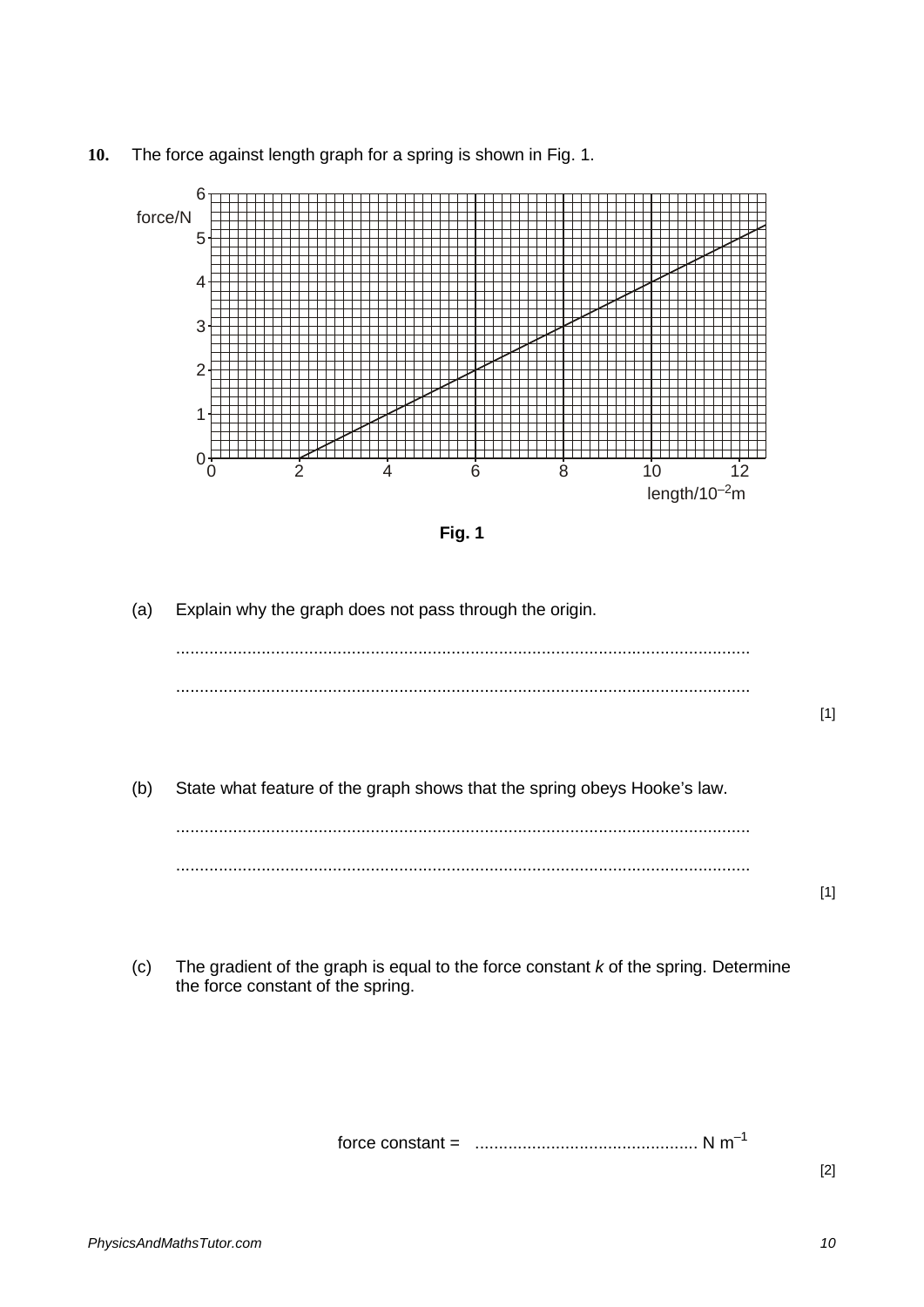(d) Calculate the work done on the spring when its length is increased from  $2.0 \times 10^{-2}$  m to  $8.0 \times 10^{-2}$  m.

work done = ...................................................... J

[2]

(e) One end of the spring is fixed and a mass is hung vertically from the other end. The mass is pulled down and then released. The mass oscillates up and down. Fig. 2 shows the displacement *s* against time *t* graph for the mass.





Explain how you can use Fig. 2 to determine the **maximum** speed of the mass. You are not expected to do the calculations.



[2] [Total 8 marks]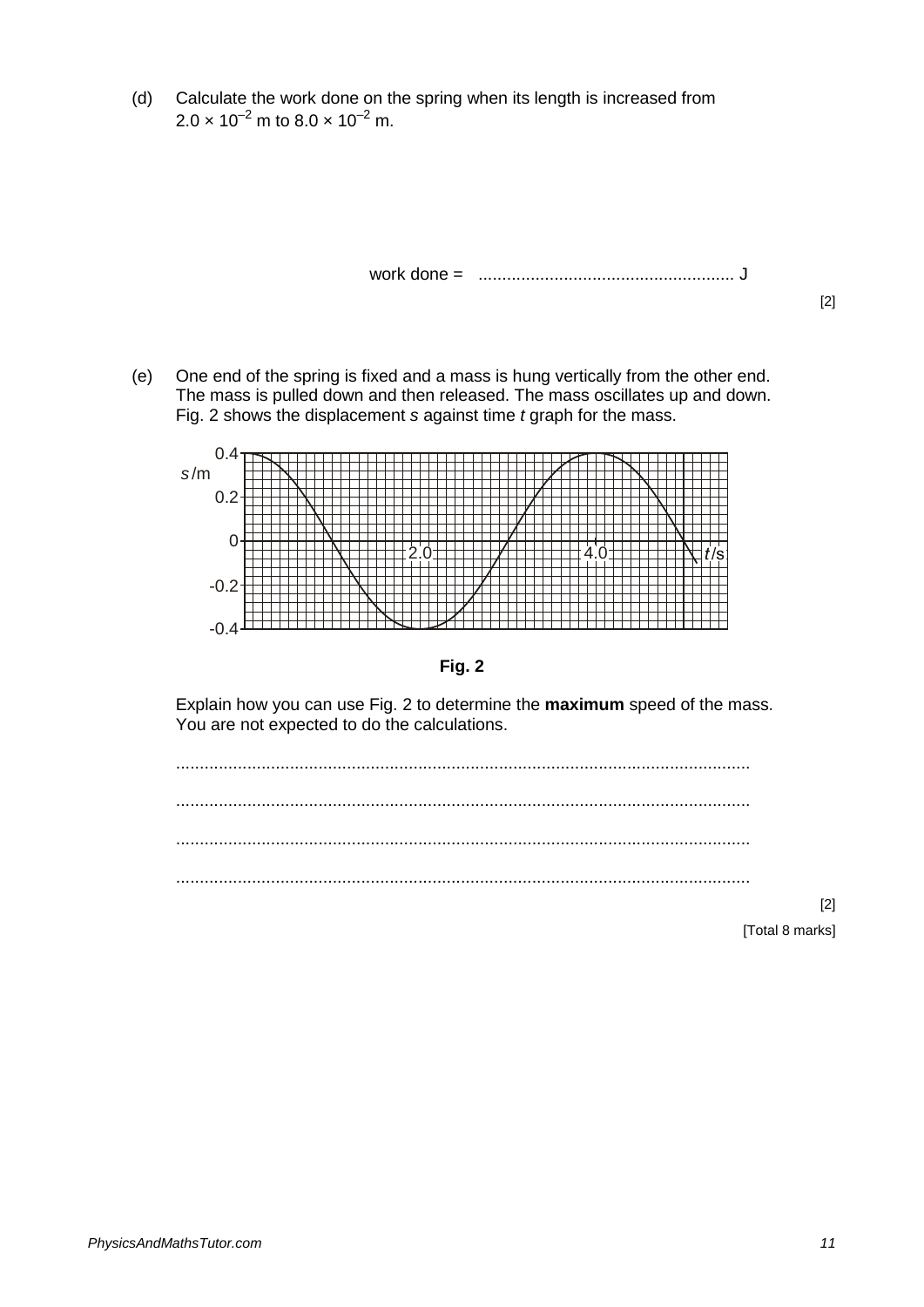**11.** The figure below shows a crane that is used to move heavy objects.